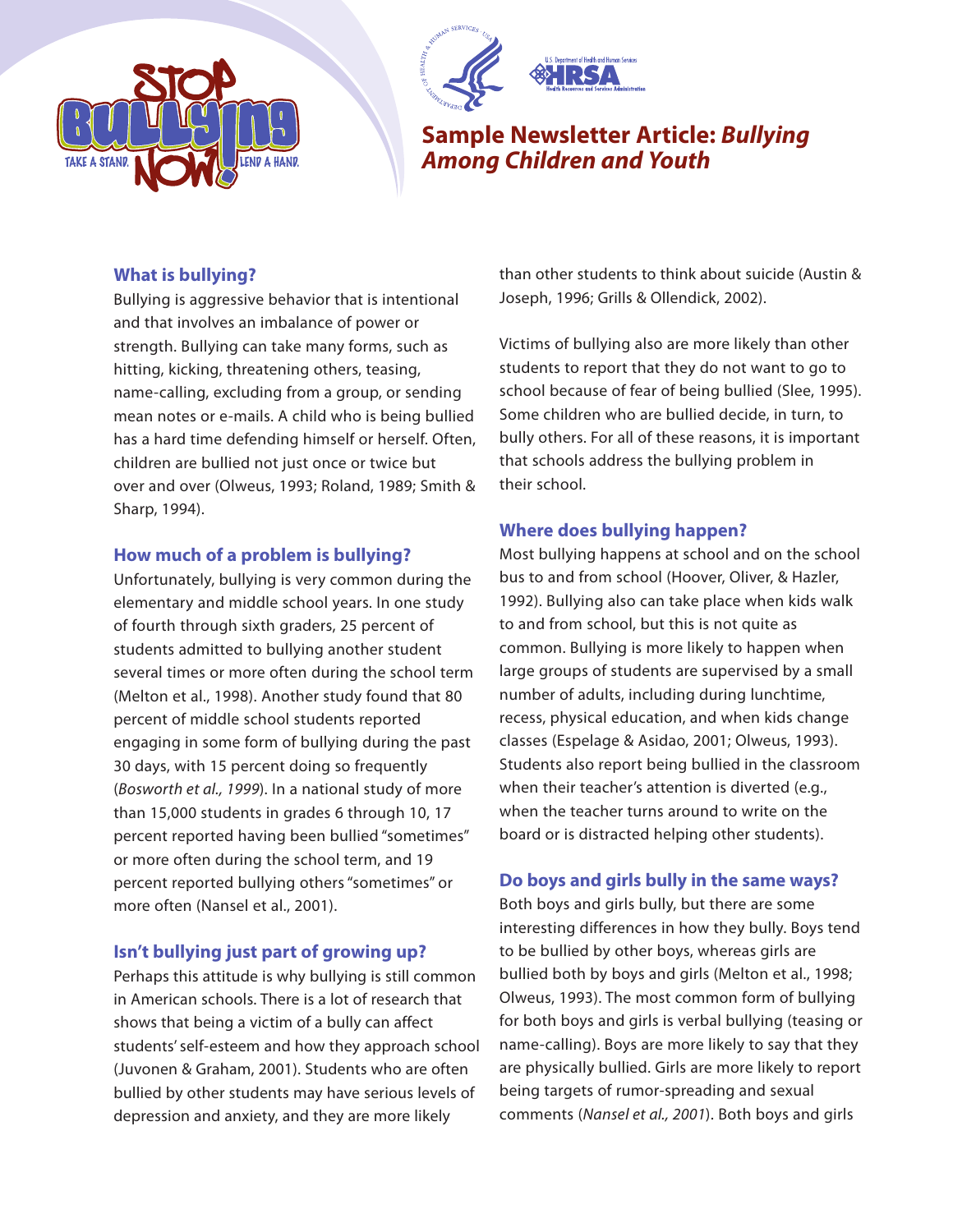engage in what is called relational aggression (Knight et al., 2000). Individuals who use relational aggression tend to exclude students from a group activity (e.g., a game on the playground or a party) or they might threaten to not be someone's friend unless he or she does what they say. Girls are somewhat more likely than boys to bully each other through social isolation (Olweus, 2002).

#### **Who takes part in bullying?**

Bullying often involves groups of students picking on another student (Craig & Pepler, 1997; Espelage & Asidao, 2001). Within these groups, there often is a "ring leader" and a number of followers. In addition, many students observe bullying but do not necessarily take any action—they neither engage in the bullying nor help stop the bullying. Children and youth are often reluctant to try to stop bullying because they are afraid of being bullied themselves, because the want to be part of a popular group, or because they simply are not sure how to help.

#### **Who is bullied?**

Any child can be bullied. It is important not to blame or look for faults in children who are bullied, because nobody deserves to be abused by their peers. However, understanding some common characteristics of children who are bullied may help adults identify children who are likely targets of bullying and help protect them from abuse. Research indicates that children who are bullied tend to be more socially isolated than other children (Espelage & Asidao, 2001, Nansel et al., 2001). These children may seem to be easy targets for bullying because they have few friends to help protect them. They also may be shy, sensitive, or insecure children (Olweus, 1993). Boys who are bullied are often (though not always) physically

weaker than their peers. Educators, parents, and others should be especially watchful for bullying of children with disabilities, as these children are often bullied by their peers.

## **What causes a student to start bullying?**

There is no one single cause of bullying among children and youth. Rather, there are many factors in a child's environment (his or her family, peer group, classroom, school, neighborhood, and society) that can contribute to bullying behavior. Students who bully are more likely to witness violence in their home, have little parental supervision, and lack warmth and involvement from their parents (Olweus, 1993). Children who bully also are likely to "hang out" with others who bully and feel that they gain their popularity or "coolness" by teasing other students (Pellegrini et al., 1999). Bullying thrives in schools where faculty and staff do not address bullying, where there is no policy against bullying, and where there is little supervision of students—especially during lunch, bathroom breaks, and recess. Negative models of bullying behavior are also prevalent throughout society—especially in television, movies, and video games.

# **What can be done to reduce bullying in school?**

The good news is that much can be done to stop bullying in our schools. A single school assembly, PTA meeting, or social studies lesson on bullying won't solve the problem, however. What is needed is a team effort by students, teachers, administrators, parents, and other staff to change the culture or climate of schools. Many schools are meeting this challenge. To learn more about bullying and what your school or community can do to address bullying, visit www.stopbullyingnow.hrsa.gov.